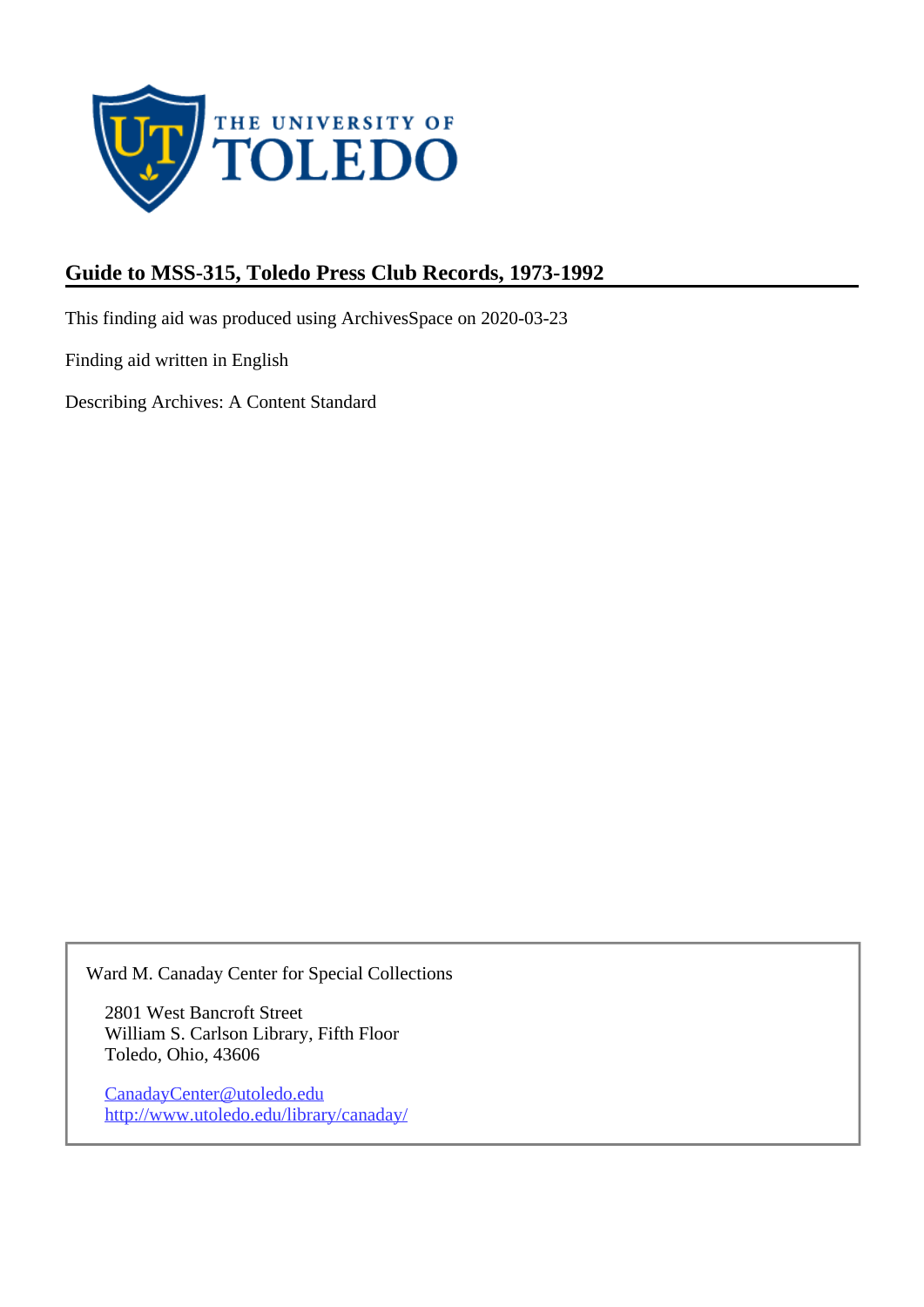## **Table Of Contents**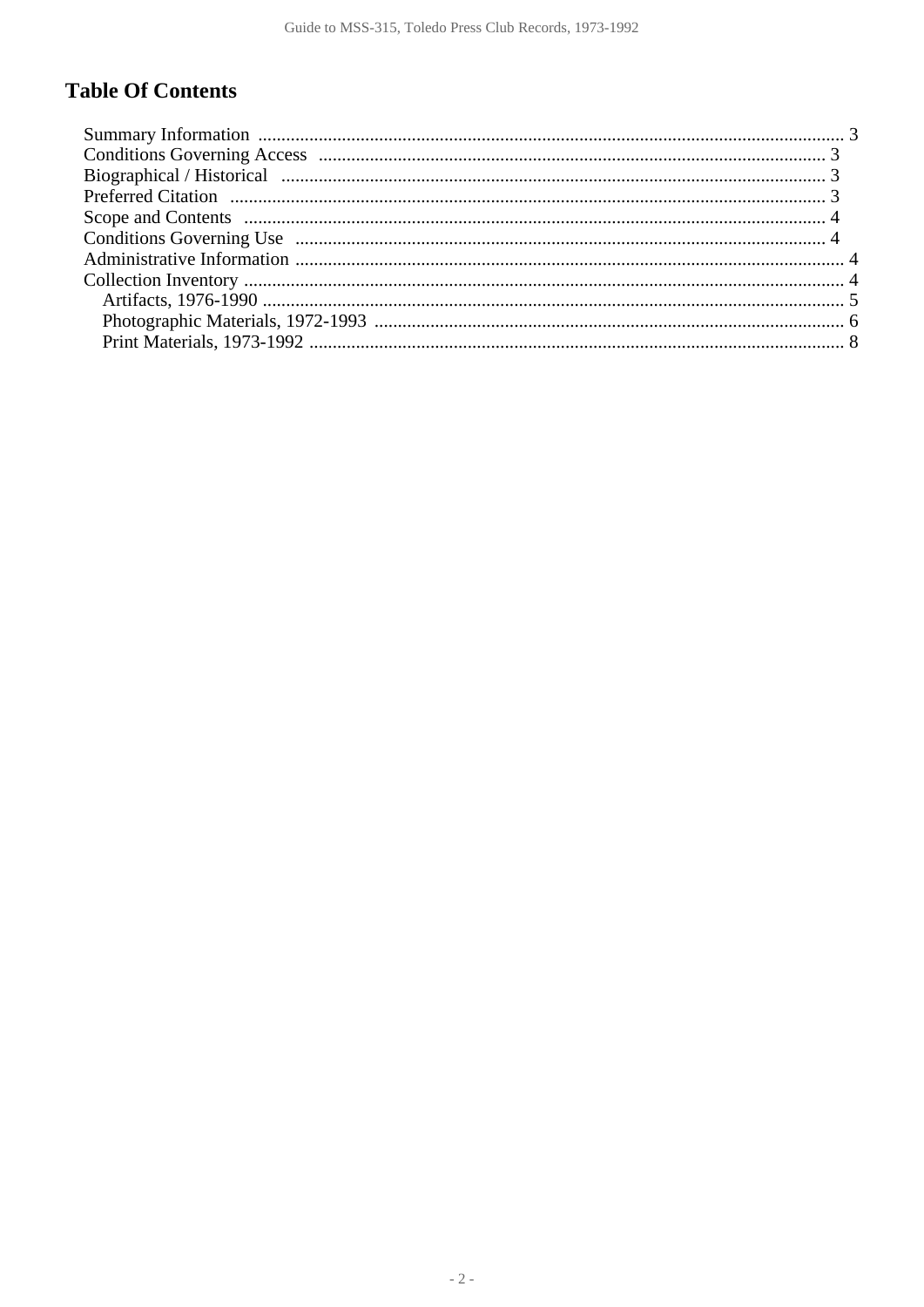#### <span id="page-2-0"></span>**Summary Information**

|                                                 | <b>Repository:</b> Ward M. Canaday Center for Special Collections                                                                                                                                                                                                                                                                                              |  |  |
|-------------------------------------------------|----------------------------------------------------------------------------------------------------------------------------------------------------------------------------------------------------------------------------------------------------------------------------------------------------------------------------------------------------------------|--|--|
| Title:                                          | <b>Toledo Press Club Records</b>                                                                                                                                                                                                                                                                                                                               |  |  |
| Identifier:                                     | MSS-315                                                                                                                                                                                                                                                                                                                                                        |  |  |
|                                                 | <b>Date:</b> 1973-1992                                                                                                                                                                                                                                                                                                                                         |  |  |
| Description:                                    | <b>Physical</b> 10 Linear Feet                                                                                                                                                                                                                                                                                                                                 |  |  |
| <b>Language of</b> English<br><b>Materials:</b> |                                                                                                                                                                                                                                                                                                                                                                |  |  |
| <b>Container</b><br><b>Information:</b>         | Box 1: [32887922556107] (Graphic Materials), Box 2:<br>[32887922556149] (Mixed Materials), Object 3: [32887922544011]<br>(Realia), Object 4: [32887922565231] (Realia), Folder 5:<br>[32887922565199] (Mixed Materials), Folder 6: [32887922565181]<br>(Mixed Materials), Folder 7: [32887922565223] (Mixed Materials),<br>Object 8: [32887922565207] (Realia) |  |  |

#### <span id="page-2-1"></span>**Conditions Governing Access**

Collection is open for research. Materials may be accessed by request at the Ward M. Canaday Center for Special Collections on the fifth floor of the William S. Carlson Library on the main campus of the University of Toledo. Materials do not circulate.

### <span id="page-2-2"></span>**Biographical / Historical**

The Toledo Press Club has operated within the Toledo area for more than 40 years since its founding in 1972, and was one of many press clubs affiliated with the National Press Club. Its members comprise of local newsmakers and journalists, and their participation in the Toledo Press Club provides them an opportunity to participate in professional networking activities to expand their contacts and insider knowledge of the local scene.

Originally housed in the Willard Hotel, the club is known for its annual events, such as Ribs and Roast, where community leaders are roasted and served chili dinners. The club has its own menu, with items such as "The Broadcaster" sandwich. Another annual event includes the club-sponsored Touchstone Awards: receptions and award ceremonies recognizing local journalism and community contributions.

The Toledo Press Club also published a satirical newspaper The Bleed, which spoofed the local Toledo news publication, The Blade. Some benefits the Toledo Press Club offers include after-hours networking where members engage in social activities at area restaurants, forum discussions and debates addressing hot-topic issues such as media coverage over the gun control debate, and access to the National Press Club in Washington D.C.

Many local press clubs over the years have closed; however, the Toledo Press Club continues to operate promoting ethical journalism and providing an inside look at issues shaping discourse amongst broadcasters and journalists.

### <span id="page-2-3"></span>**Preferred Citation**

Images and other sources used with permission should be properly cited and credited. Credits should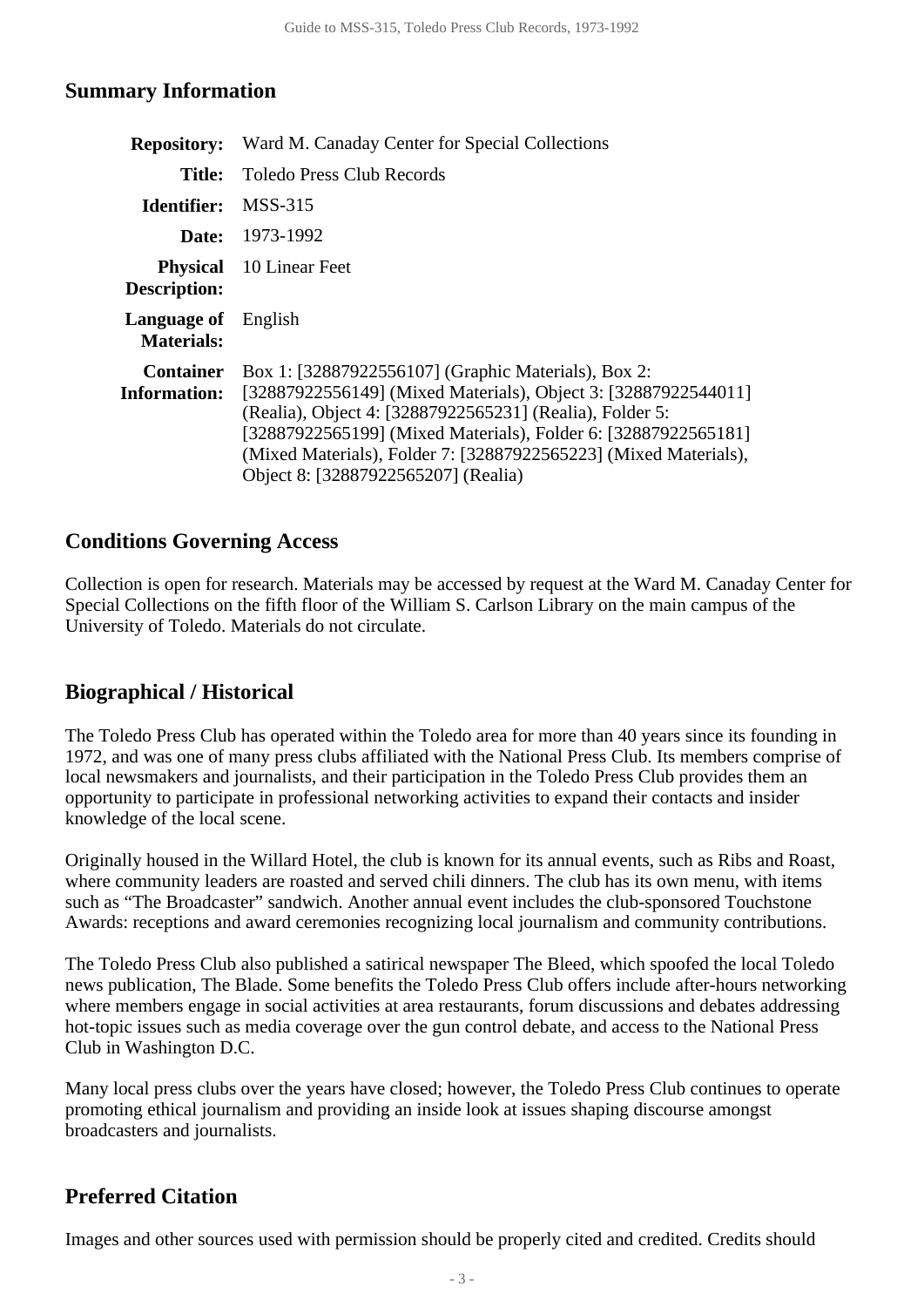include text as listed below:

"[Collection Name], The Ward M. Canaday Center for Special Collections, The University of Toledo Libraries"

#### <span id="page-3-0"></span>**Scope and Contents**

The Toledo Press Club collection is divided into three series: Artifacts, Photographic Materials, and Print Materials.

Included in Artifacts are plaques commemorating area sponsors of the Toledo Press Club as well as past leaders of the organization, a wooden Toledo Press Club sign, a trophy for the Press Club Riverfront Regatta from 1976 to 1990, and a glass mug with the Toledo Press Club logo printed on it.

Photographic Materials are comprised of headshot photos of previous presidents of the Toledo Press Club from 1972 to 1993.

Print Materials contain publications of the Toledo Press Club's satirical newspaper, The Bleed, from 1973-1992. Moreover, there are several posters advertising events such as Ribs and Roast and the Touchstone Awards.

#### <span id="page-3-1"></span>**Conditions Governing Use**

In most cases, the Canaday Center does not own the copyright and literary rights to items in its collections; it is the responsibility of the researcher to adhere to U.S. Copyright and Fair Use laws, including seeking permission from the copyright holder and payment of any royalty fees, in the reproduction and use of archival materials.

Providing copies or scans does not constitute a license to publish or reproduce images in print or electronic form.

### <span id="page-3-2"></span>**Administrative Information**

#### **Publication Statement**

Ward M. Canaday Center for Special Collections

2801 West Bancroft Street William S. Carlson Library, Fifth Floor Toledo, Ohio, 43606

CanadayCenter@utoledo.edu <http://www.utoledo.edu/library/canaday/>

#### **Controlled Access Headings**

- Business and Commerce
- Civic Interests
- Collectors and Collecting
- Toledo History

### <span id="page-3-3"></span>**Collection Inventory**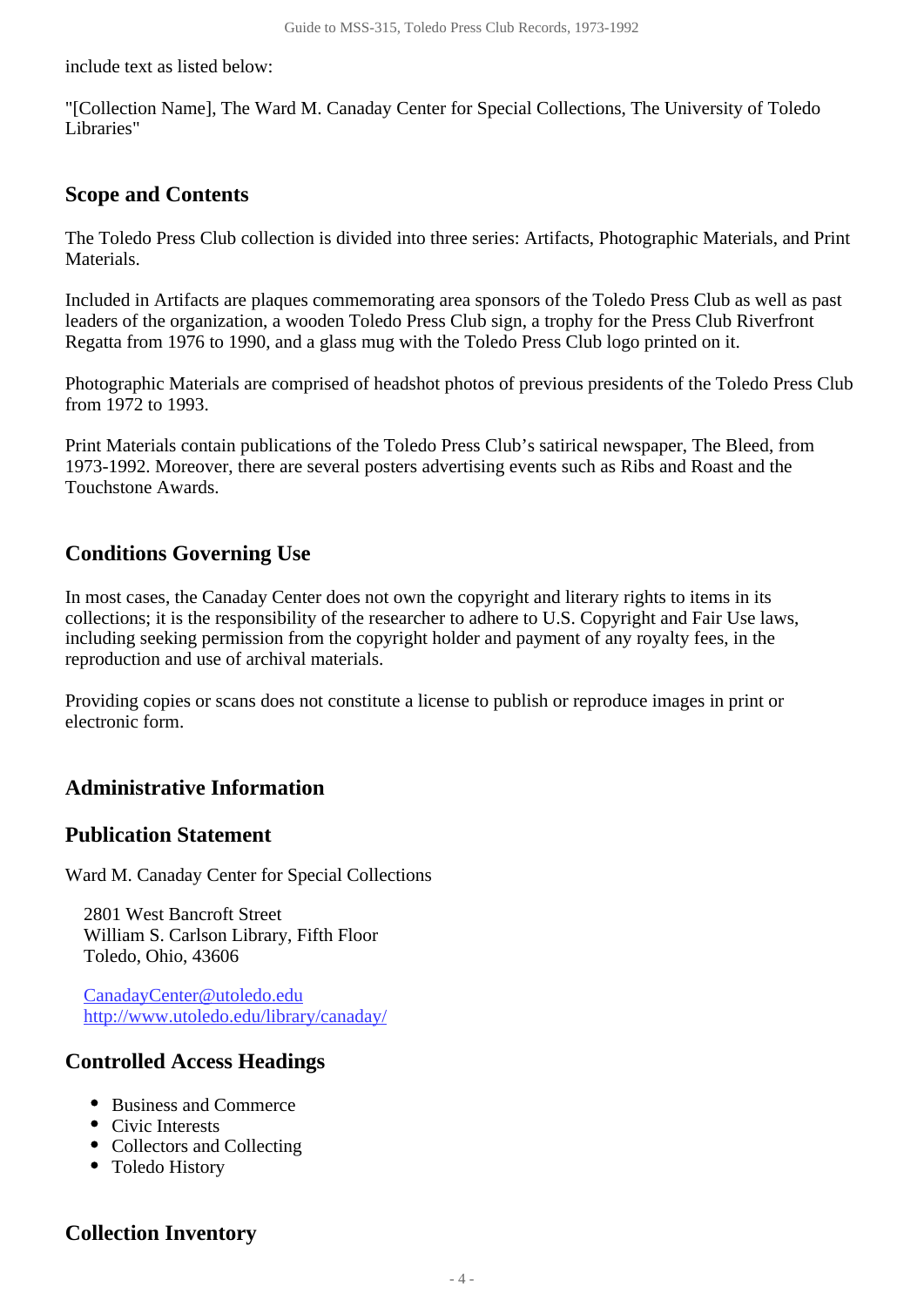<span id="page-4-0"></span>Artifacts, 1976-1990

**Language of** English **Physical** 1 Linear Feet **Description:**

**Materials:**

The Press Club of Toledo - Board of Directors Plaque, 1982-1992

**Language of** English **Materials: Physical** 1 Linear Feet **Description:**

The Press Club of Toledo - 20th Anniversary \$100 Club Plaque, 1992

**Language of** English **Materials: Physical** 1 Linear Feet **Description:**

Toledo Press Club Glass Mug, n.d.

**Language of** English **Materials: Physical** 1 Linear Feet **Description:**

Press Club Trophy – Reverfront Regatta, 1976-1990

**Language of** English **Materials: Physical** 1 Artifact **Description:**

The Press Club of Toledo – Century Club, n.d.

**Language of** English **Materials: Physical** 1 Artifact **Description:**

The Press Club of Toledo Wood Sign, n.d.

**Language of** English **Materials: Physical** 1 Artifact **Description:**

Object 4 (Realia)

Object 3 (Realia)

Box 2 (Realia)

Box 2 (Realia)

Box 2 (Realia)

Object 8 (Realia)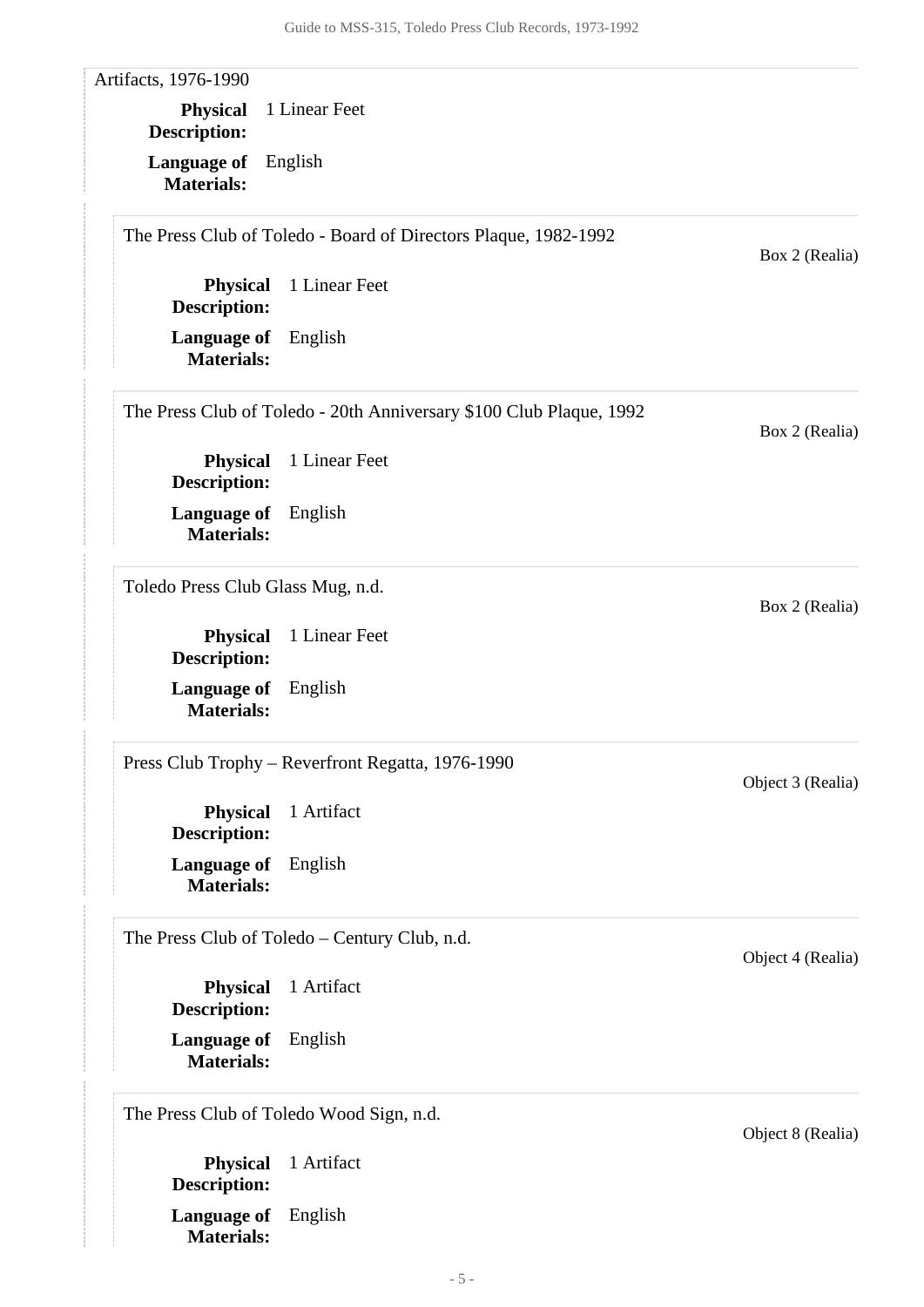<span id="page-5-0"></span>

| <b>Physical</b><br><b>Description:</b>  | 1 Linear Feet         |                                     |
|-----------------------------------------|-----------------------|-------------------------------------|
| Language of<br><b>Materials:</b>        | English               |                                     |
| Bernard Judy, 1974                      |                       | Box 1 (Graphic Materials)           |
| <b>Physical</b><br><b>Description:</b>  | 1 Photographic Prints |                                     |
| <b>Language of</b><br><b>Materials:</b> | English               |                                     |
| Doug Sinn, 1980                         |                       | Box 1 (Graphic Materials)           |
| <b>Physical</b><br><b>Description:</b>  | 1 Photographic Prints |                                     |
| Language of<br><b>Materials:</b>        | English               |                                     |
| Jim Dennis, 1993                        |                       | Box 1 (Graphic Materials)           |
| <b>Physical</b><br><b>Description:</b>  | 1 Photographic Prints |                                     |
| Language of<br><b>Materials:</b>        | English               |                                     |
| L. Craig Bergman, 1986                  |                       | Box 1; Object 4 (Graphic Materials) |
| <b>Physical</b><br><b>Description:</b>  | 1 Linear Feet         |                                     |
| Language of<br><b>Materials:</b>        | English               |                                     |
| Marc Stover, 1988                       |                       | Box 1; Object 5 (Graphic Materials) |
| <b>Physical</b><br><b>Description:</b>  | 1 Linear Feet         |                                     |
| Language of<br><b>Materials:</b>        | English               |                                     |
| Pat Jones Green, 1981                   |                       | Box 1; Object 6 (Graphic Materials) |
| <b>Physical</b><br><b>Description:</b>  | 1 Linear Feet         |                                     |
| <b>Language of</b><br><b>Materials:</b> | English               |                                     |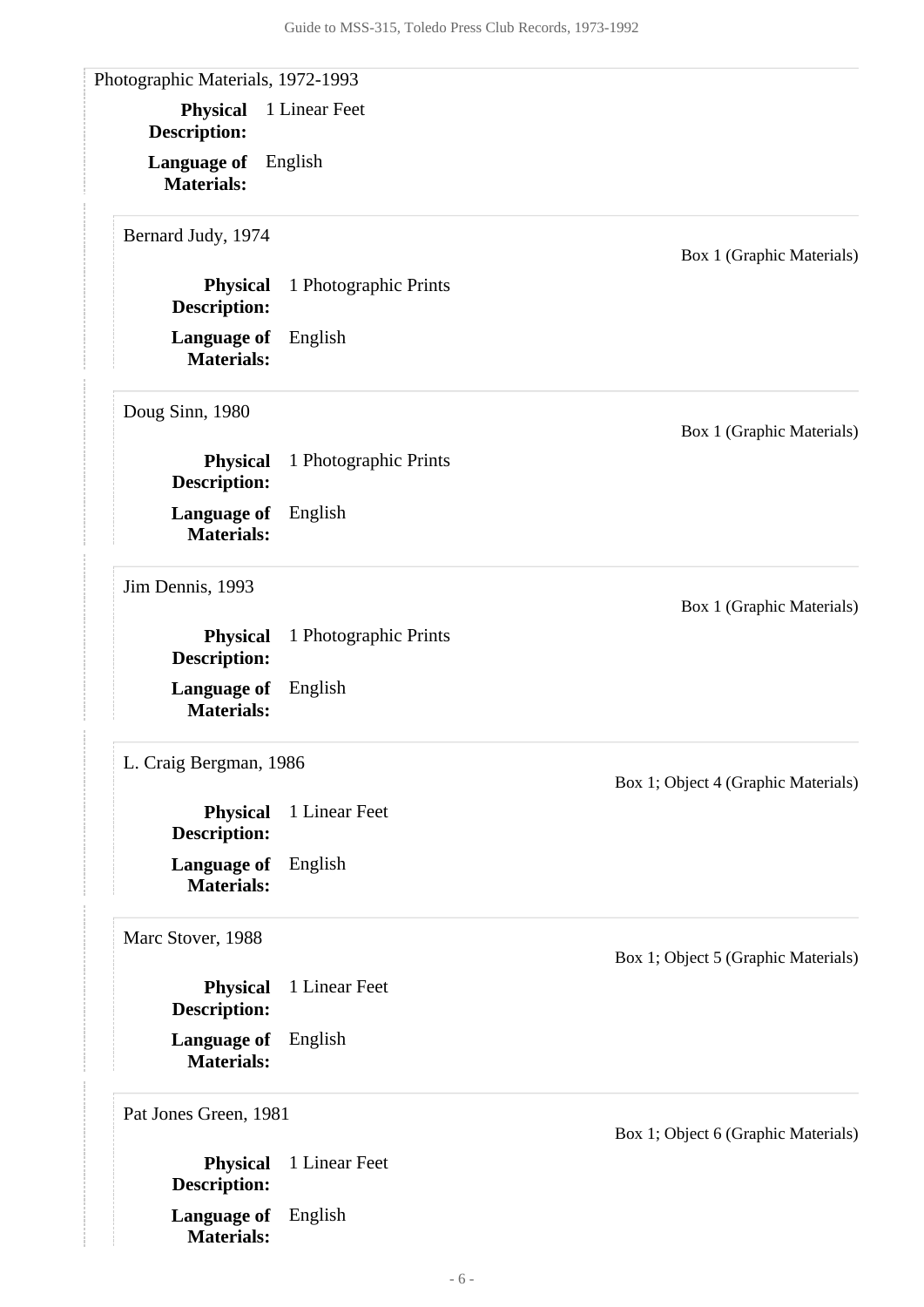| Ted Reams, 1978-1979                            |               | Box 1; Object 7 (Graphic Materials)  |
|-------------------------------------------------|---------------|--------------------------------------|
| <b>Physical</b><br><b>Description:</b>          | 1 Linear Feet |                                      |
| <b>Language of</b> English<br><b>Materials:</b> |               |                                      |
| William Day, 1972-1973                          |               | Box 1; Object 8 (Graphic Materials)  |
| <b>Physical</b><br><b>Description:</b>          | 1 Linear Feet |                                      |
| <b>Language of</b><br><b>Materials:</b>         | English       |                                      |
| Bill Orcutt, 1992                               |               | Box 2; Object 9 (Graphic Materials)  |
| <b>Physical</b><br><b>Description:</b>          | 1 Linear Feet |                                      |
| <b>Language of</b><br><b>Materials:</b>         | English       |                                      |
| Bob McCarthy, 1983                              |               | Box 2; Object 10 (Graphic Materials) |
| <b>Physical</b><br><b>Description:</b>          | 1 Linear Feet |                                      |
| <b>Language of</b><br><b>Materials:</b>         | English       |                                      |
| Lee Nelson, 1982/1989                           |               | Box 2; Object 11 (Graphic Materials) |
| <b>Physical</b><br><b>Description:</b>          | 1 Linear Feet |                                      |
| Language of<br><b>Materials:</b>                | English       |                                      |
| Mike Hart, 1990-1991                            |               | Box 2; Object 12 (Graphic Materials) |
| <b>Physical</b><br><b>Description:</b>          | 1 Linear Feet |                                      |
| <b>Language of</b> English                      |               |                                      |

**Materials:**